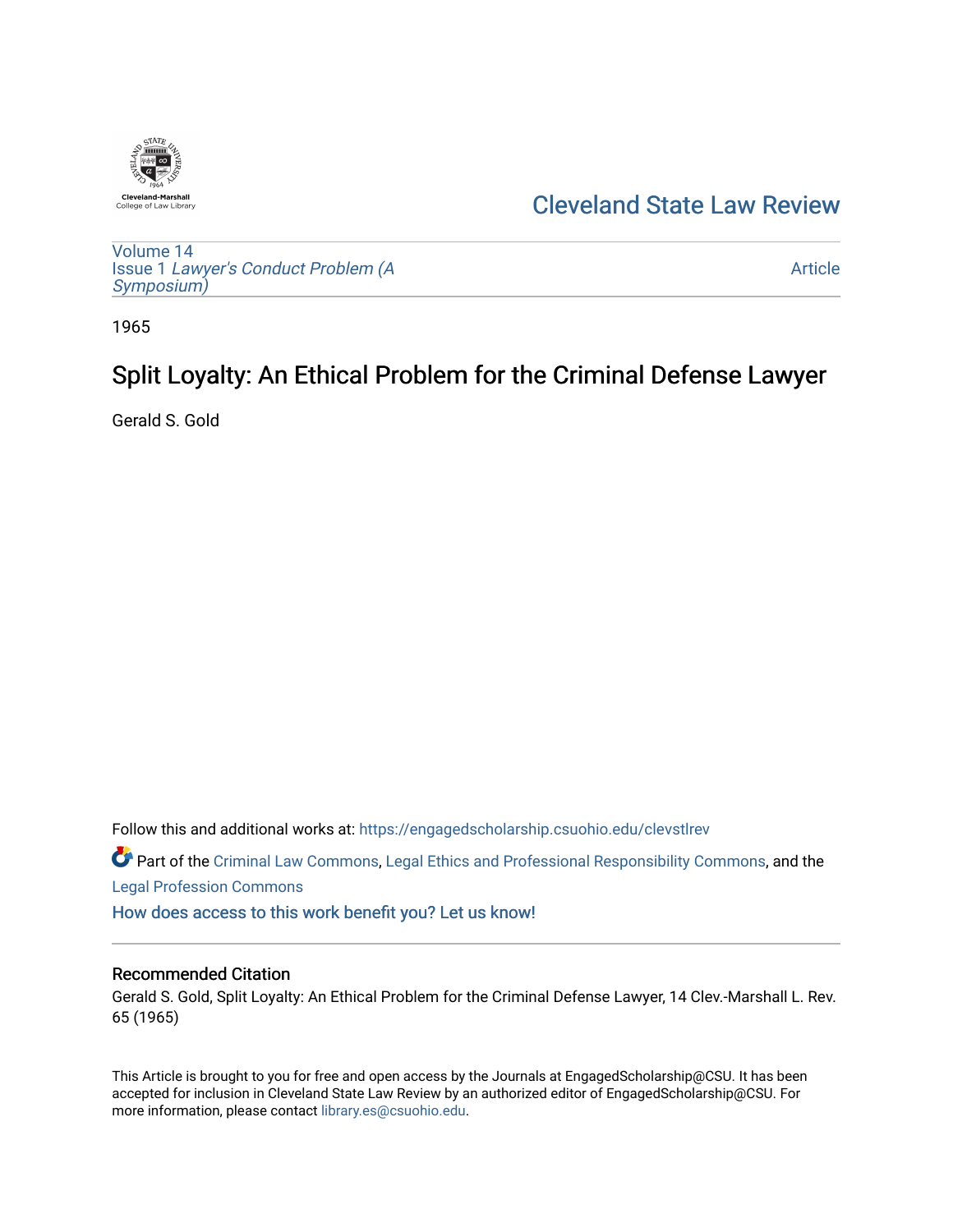## *Split Loyalty: An Ethical Problem for the Criminal Defense Lawyer*

## *Gerald S. Gold\**

N OWHERE IN LAW do ethical considerations play a greater part or come into greater conflict than in the defense of those accused of crime. The lawyer defending an accused owes a duty to his client, a duty to society, and a duty to the court. The duties to each are not completely clear and when the various loyalties conflict, fair, safe, and moral resolutions are most difficult.

### **The Duty to the Client**

Probably the most quoted overstatement of fidelity to one's client is found in Lord Brougham's argument concerning the defense of Queen Caroline:

**. .** . that an advocate by the sacred duty which he owes his client knows in the discharge of that office but one person in the world, that client and none other. To save that client, by all expedient means, to protect that client at all hazards and costs to all others, and among others to himself, is the highest and the most unquestioned of his duties. And he must not regard the alarm, the suffering, the torment, the destruction which he may bring upon others.'

It appears that this was not in the mainstream of English thinking even in 1846. Lord Chief Justice Cockburn, speaking to an audience which included Lord Brougham said that in carrying out the interests of his client the fearless advocate should wield the "arms of a warrior and not of the assassin." <sup>2</sup> The history books do not record whether the learned Chief Justice directed any of his remarks toward the chair occupied by Lord Brougham.

The relationship of the accused and his counsel, which demands at least some of the loyalty called for by Brougham, is the same whether the attorney is retained by the client or assigned by the court. The confidential relationship begins as soon as the

**<sup>\*</sup>** Attorney-in-Charge, Defender's Office, Cleveland (Ohio) Legal Aid Society.

**<sup>1</sup> C. C.** Savage, Q. **C.,** The Duties and Conduct of Crown and Defense Counsel in a Criminal Trial, 1 Crim. L. Q. 164 (1914).

**<sup>2</sup>** Denning, Road to Justice, 39 (1914).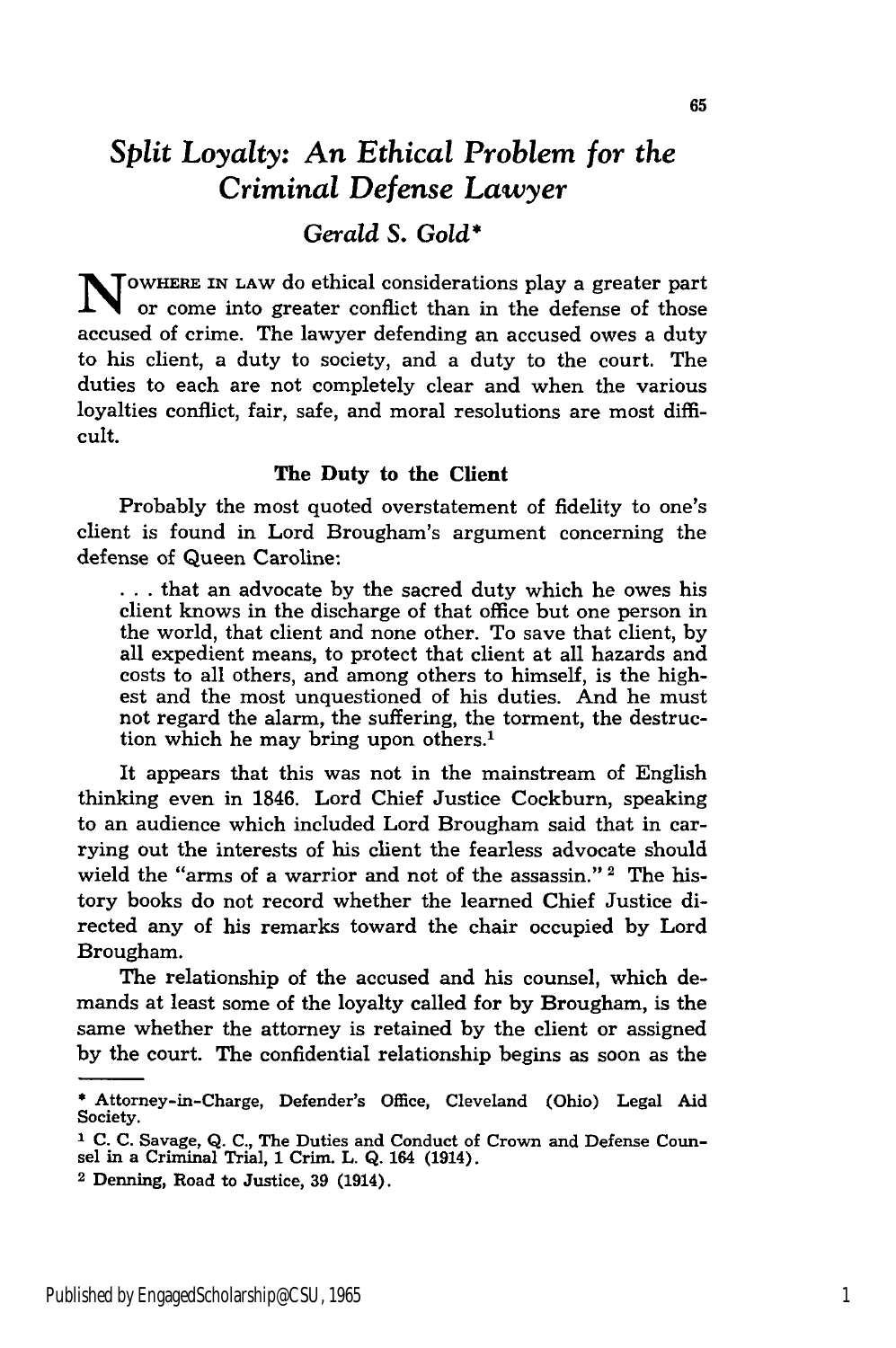attorney confers with the accused (even prior to being retained) and continues after the final disposition of the case.<sup>3</sup>

The first ethical consideration of counsel is whether he should accept the case. A lawyer is under no legal duty to accept a criminal retainer nor will he by such denial violate any ethical canon.4 The Canon of Professional Ethics (Number 5) provides:

It is the right of the lawyer to undertake the defense of a person accused of crime, regardless of his personal opinion as to the guilt of the accused; otherwise innocent persons, victims only of suspicious circumstances, might be denied proper defense. Having undertaken such defense, the lawyer is bound, by all fair and honorable means, to present every defense that the law of the land permits, to the end that no person may be deprived of life or liberty, but by due process of law.

In the opinion of Edward Bennett Williams, whose experience in criminal cases has been considerable, "Moral judgments by the lawyer are frequently wrong and he learns not to make them." **5** There is also the right to accept cases wherein the client admits his guilt and cases in which counsel thinks that the client is guilty. If a lawyer has decided to represent only those whom he believes innocent he must not interview an accused without disclosing this factor.6 Once counsel has accepted a case he should have resolved his own moral conflicts and determined to follow the case through. If moral qualms exist he should not

**<sup>4</sup>**Warvelle, Legal Ethics 141 **(1902).** *But* see, Canon 4:

When Counsel for an Indigent Prisoner,

A lawyer assigned as counsel for an indigent prisoner ought not to ask to be excused for any trivial reason, and should always exert his best efforts in his behalf.

**5** Williams, One Man's Freedom **27 (1962).**

**<sup>3</sup>**Canons of Professional Ethics of the American Bar Association: Confidences of a Client,

It is the duty of a lawyer to preserve his client's confidences. This duty outlasts the lawyer's employment, and extends as well to his employees; and neither of them should accept employment which involves or may involve the disclosure or use of these confidences, either for the private advantage of the lawyer, of his employees or to the disadvantage of the client, without his knowledge and consent, and even though there are other available sources of such information. A lawyer should not continue employment when he discovers that this obligation prevents the performance of his full duty to his former or to his new client.

**<sup>6</sup> Op. 90,** Committee of Legal Ethics and Grievances of the American Bar Association.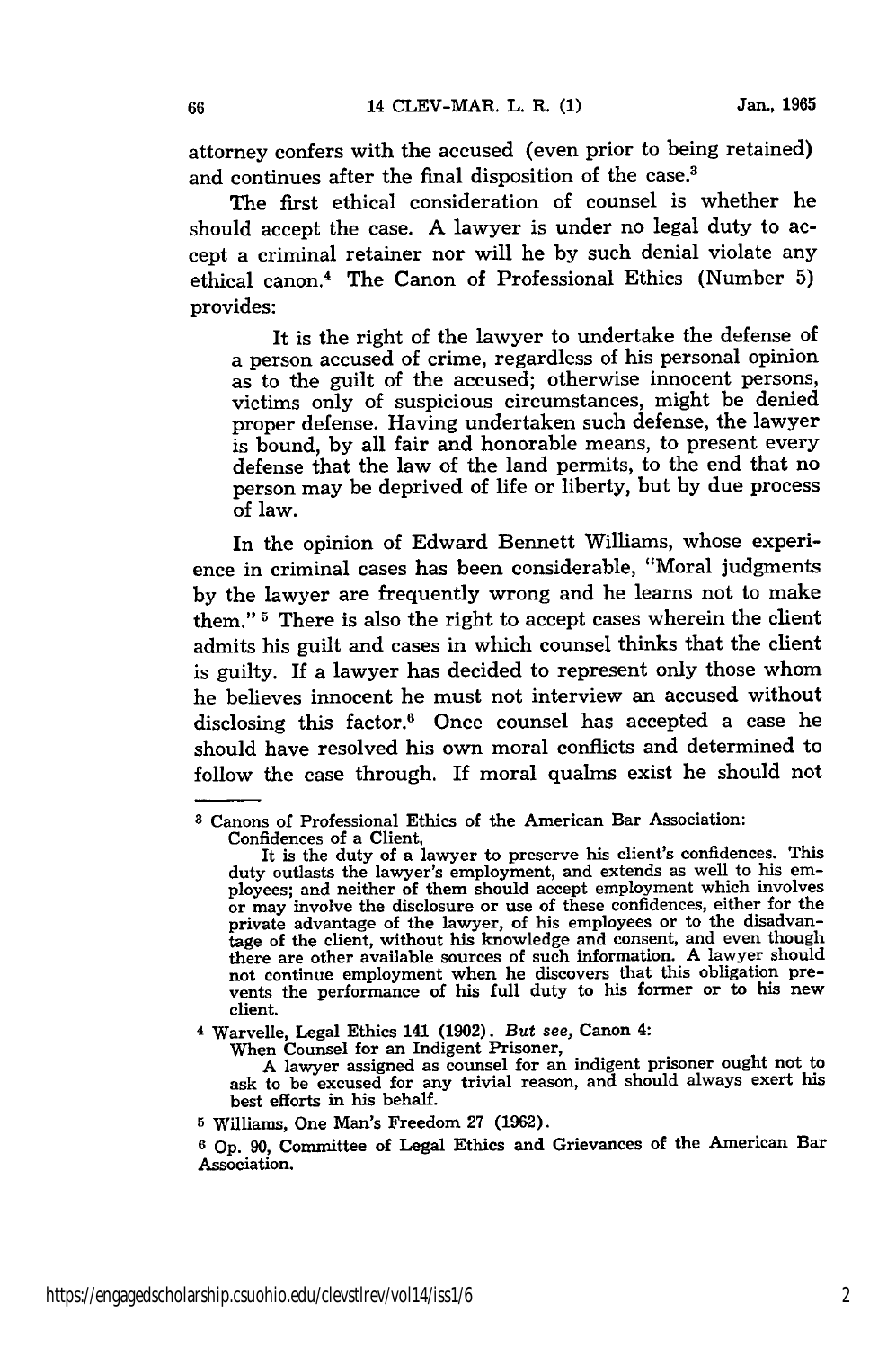accept the case. Taking on a criminal case, like getting married, is "for better or for worse." In a criminal case as in marriage there are reasons for breaking the relationship. But, one of them is not simply that the lawyer later learns that his client is probably guilty. That consideration does not extinguish the role of the advocate.

**A** practical example may illuminate problems which develop once the case has been accepted. Suppose that a client confesses to counsel that he committed the precise crime charged. Counsel follows his professional duty to advise the client that perhaps a plea to a lesser offense or even to the offense charged might mitigate in his favor. The client, however, untutored in law school, but well schooled in the jail house, tells the lawyer, "Let's make them prove it." The duty of the advocate is to follow his client's wishes in this case since the desire expressed parallels his rights guaranteed **by** law. The advocate must exercise competence, zeal and ability to take advantage of any and all legal defenses in properly representing his client. If the client later demonstrates to a reviewing court that such was not done, a new trial will be ordered because of incompetent counsel.7 Some lawyers who have either a limited criminal practice or none at all feel that a successful endeavor on behalf of a guilty client is something to be decried. Many attorneys in the practice of criminal law avoid the moral issue with the argument that the defense lawyer does not know whether his client is guilty or innocent until determined **by** a judge or jury. This, I feel is a semantic rationalization. There are many cases when a lawyer does know. "It is not the lawyer but the law that does not know whether his case is good or bad. The law does not know because it is trying to find out and so the law wants everyone defended and every debatable case tried. Therefore, the law makes it easy for a lawyer to take a case, whether or not he thinks it **bad.. ." 8**

Yet, while the law makes it easy for the attorney to accept a client whom he believes guilty, it does not make it easy for the lawyer to advocate his client's cause which the law requires him

*<sup>7</sup>* **E.g.,** People v. Ibarra, **30** Cal. Rptr. **223 (D. C. App. 1963)** (failure to object to illegally obtained evidence); MacKenna v. Ellis, **280** F. **2d 392** (5th Cir. 1960) (failure to properly notify and serve alibi witnesses); Sanchez v. State,<br>1960) (failure to properly notify and serve alibi witnesses); Sanchez v. State,<br>199 Ind. 235, 157 N. E. 1 (1927) (failure to properly investig tion Relief in Criminal Cases, **59 N.W.U.L.** Rev. **3.** (1964).

**<sup>8</sup> C.** P. Curtis, The Ethics of Advocacy, 4 Stan. L. Rev. **3,** 14 **(1951).**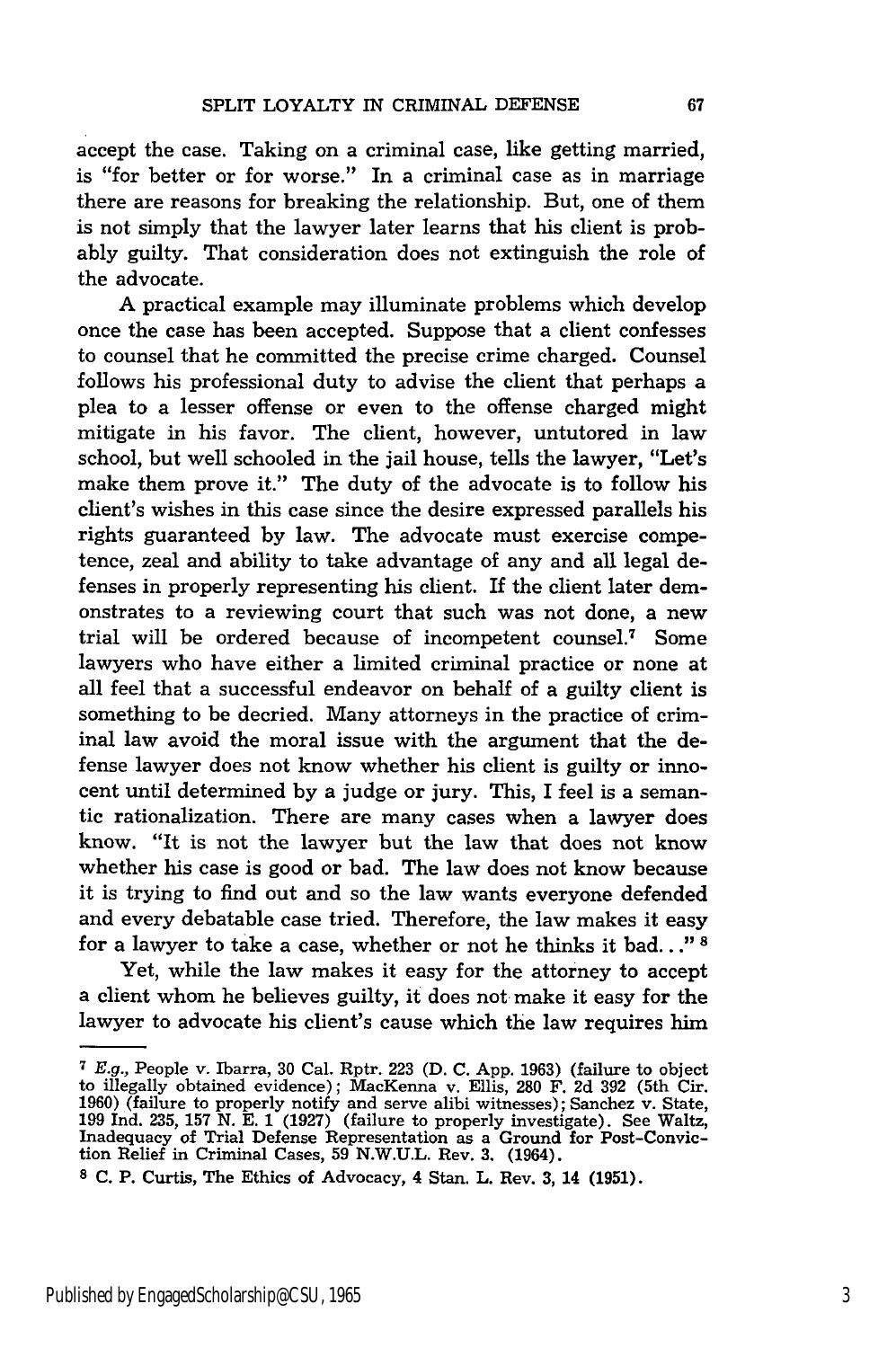to do by all honorable means. To some extent the Canons of Professional Ethics mitigate this problem by providing that it is improper for counsel to assert his personal belief in his client's innocence or the justice of his cause. $9$  As Mr. Curtis of the Boston Bar stated:

It is called improper just so that the lawyer may feel that he does not have to. This I think, must be its only purpose, for it is honored in no other way.'0

When an innocent man is convicted, a tragic error has occurred. When a guilty man is acquitted the error is no less tragic, only less grievous. It is for this reason that guilt must be satisfactorily proved, "otherwise, innocent persons, victims of suspicious circumstances might suffer." **11** It is also for this reason that the law imposes a strict duty of advocacy upon the lawyer and forbids him to prejudge his client's cause.

Although a client cannot control the manner in which his attorney conducts the trial, $12$  if the client desires to testify it is most difficult practically, as well as constitutionally, to prevent him from doing so. Let us suppose that the "make-em-prove-it" client insists on taking the witness stand in his own defense after hearing the prosecution's case. Counsel has done everything in his power to advise against it.<sup>13</sup> The accused then begins to narrate a tale completely different from that previously told and inconsistent with facts which his counsel has discovered by investigation. In short, he lies. What is the proper course for counsel at this point? The alternatives which suggest themselves are: 1. Immediate disclosure to the court, or 2. immediate withdrawal from the case.

Canon 2214 provides that the conduct of the lawyer before the court should be characterized by candor and fairness. There

Restraining Clients from Improprieties,

**<sup>9</sup>** Canons of Professional Ethics, No. **15.**

**<sup>10</sup>**Curtis, op. cit. *supra,* n. **8** at 15.

**<sup>11</sup>**Canons of Professional Ethics, No. **5.**

**<sup>12</sup>** Canons of Professional Ethics, **No.** 24.

**<sup>13</sup>**Canons of Professional Ethics, No. **16:**

**A** lawyer should use his best efforts to restrain and to prevent his clients from doing those things which the lawyer himself ought not to do, particularly with reference to their conduct towards Courts, judicial officers, jurors, witnesses and suitors. If a client persists in such wrong doing the lawyer should terminate their relation.

**<sup>14</sup>**Canons of Professional Ethics of the American Bar Association.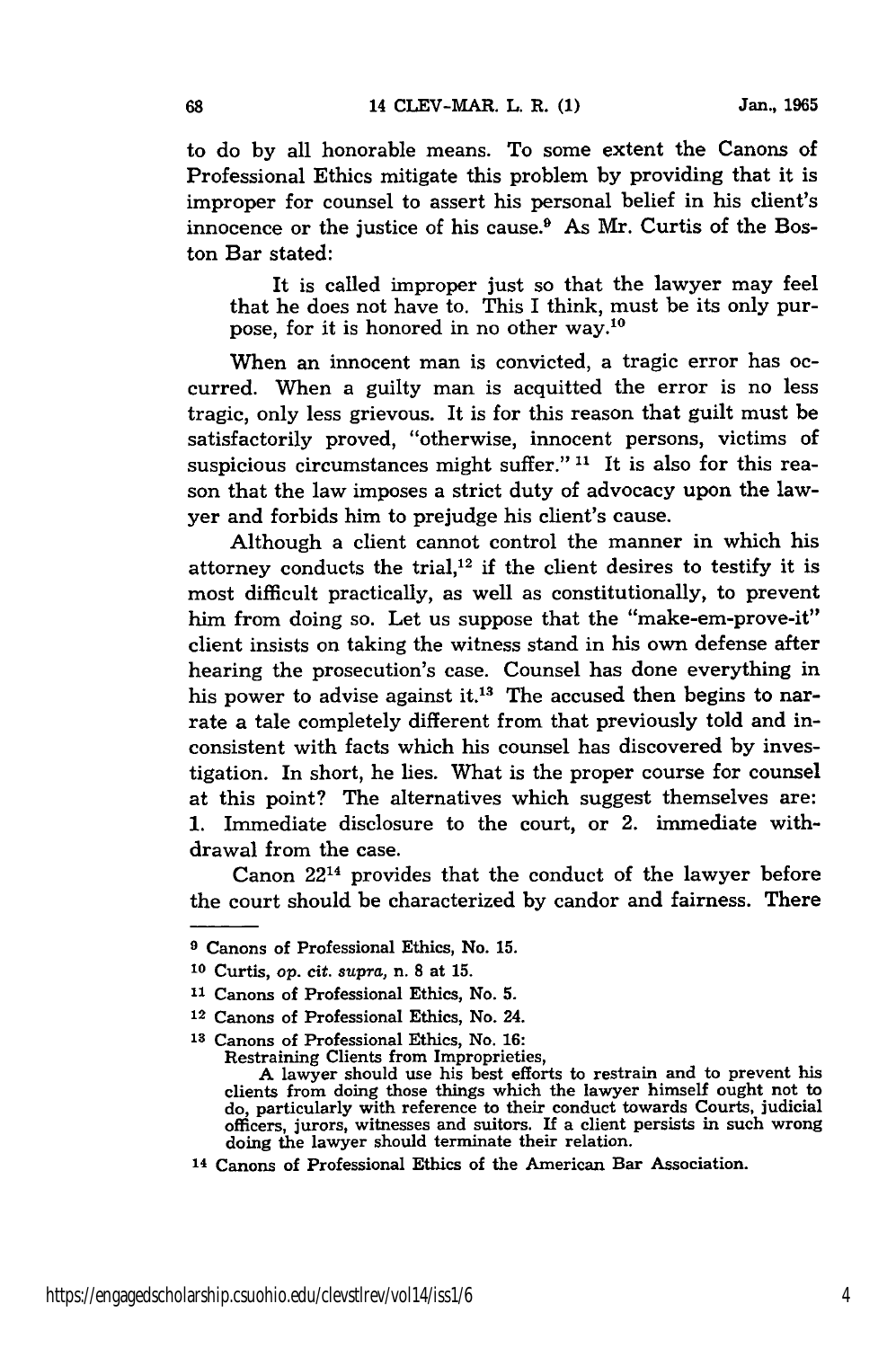are instances where affirmative disclosures should be made. Attorneys have been suspended or disbarred for failing to disclose the whereabouts of clients who have jumped bail,15 the presence of two friends on the jury panel<sup>16</sup> and the fact that a client's mother had known and talked with a petit juror.<sup>17</sup> It has been held unethical not to disclose that the corporate employer of a petit juror was a corporate relative of the defendant corporation.<sup>18</sup> In *re Schapiro*,<sup>19</sup> a doctor testified that he had no pecuniary interest in the outcome of the case. Counsel for plaintiff knew that the witness had a contingent fee agreement and failed to disclose it to the court. It was held that the attorney's failure to disclose the bias of the witness was improper.

Despite these cases which exact a high degree of candor by the lawyer to the court, I have been unable to find a case in which a defense lawyer in a criminal trial has been required to disclose his client's lack of veracity or that of any other witness. Moral backing for the non-necessity of disclosure is provided by Father Connell:

If a witness for the defense without the foreknowledge or connivance of the lawyer gives false testimony, the lawyer has no obligation to point out the perjury.<sup>20</sup>

The basis of the attorney-client privilege is to allow freedom of communication between client and attorney. The limitations of the privilege include prospective crimes but not past crimes.21 Public safety demands the former but the proper administration of justice denies the latter. Nowhere can justification be found for a breach of the privilege by affirmative disclosure under the above circumstances. The argument that the patent perjury is a prospective crime seems to be a tortured extension of the exception to the privilege.<sup>22</sup> The practical effect of an affirmative

**<sup>15</sup>**In re McCullough, 97 Utah **533, 95** P. **2d 13 (1939).**

**<sup>16</sup>**In re Shon, **28** N.Y.S. **2d** 872, 39 N.E. 2d 310 (1941).

**<sup>17</sup>**U. S. v. Henson, 179 F. Supp. 474 (D.D.C. 1959).

**<sup>18</sup>** Op. 217, Opinions of the Committee on Professional Ethics of the Association of the Bar of the City of New York and the New York County Lawyers Association (1957).

**<sup>19</sup>** 144 App. Div. 1, **128 N.** Y. **S. 852** (1911).

<sup>20</sup> Connell, Morals in Politics and Professions 112 (1951).

**<sup>21 97</sup> C.J.S.** § 285.

<sup>22</sup> Stovall, Aspects of the Advocate's Dual Responsibility, 22 Ala. Law. 62, **72** (1961).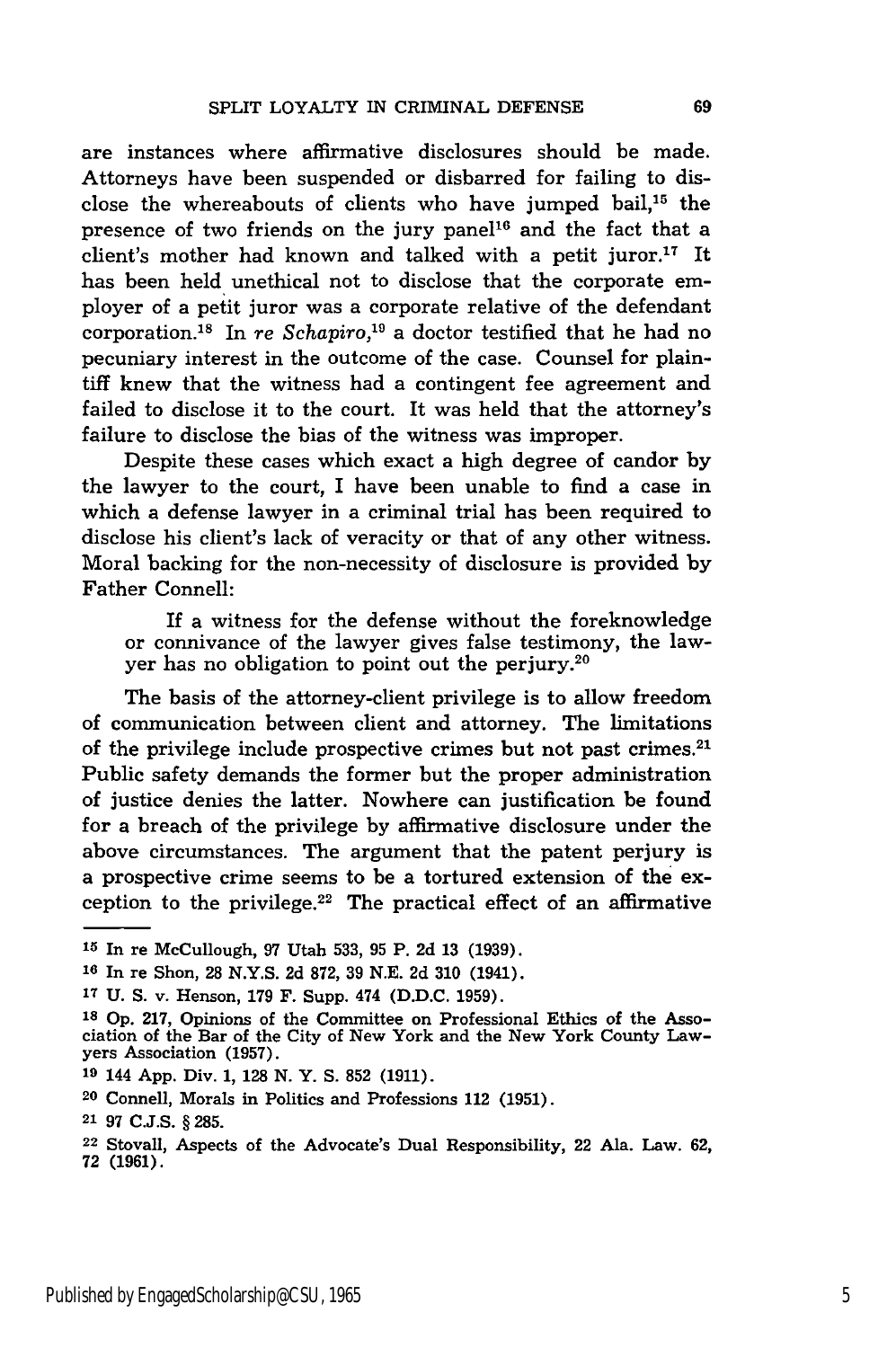disclosure must be a mistrial. It will result in a second trial at best and double jeopardy at worst.<sup>23</sup> The lawyer who makes such a disclosure because of his own deep moral feelings and professional integrity may well find that the very court he sought to protect from fraud is extremely disturbed by his well-intentioned but misguided candor.

Many civil lawyers looking from afar (if not down) upon the criminal trial procedure, view withdrawal from the proceeding as a necessary and proper escape valve for many kinds of ethical breaches by clients or clients' witnesses.<sup>24</sup> A former president of the American Bar Association stated rather strongly:

... I think that if a lawyer thinks that his client or a witness is not telling the truth he should not be a party to what he believes to be a perjury and should not be a party to polluting our courts of justice with this poison **... <sup>25</sup>**

Withdrawal may be a balm to the conscience of the lawyer but presents difficult problems for the court. A mid-trial withdrawal would certainly demand the declaration of a mistrial. A devious defendant seeing the evidence mount against him might purposely create a withdrawal situation for his own purposes. On a second trial after the withdrawal, former jeopardy may be a valid defense since the case had started and the mistrial declared without provable fault of the defendant.<sup>26</sup> A very practical difficulty with withdrawing from a matter during trial is that by reason of the possible legal pitfalls as well as the desire

**<sup>25</sup>**Buckner, The Trial of Cases, 15 A.BA.J. **271** (1929).

**<sup>23</sup>**The very fact of disclosure to authority would so prejudice the case against the defendant in a future as well as the present trial that it would aspects of former jeopardy did not apply seem that even if the technical aspects of former jeopardy did not apply, the due process law requirement of the United States Constitution would prevent a second trial.

<sup>24</sup>**Op.** No. 287 of The Committee on Legal Ethics and Grievances of the American Bar Association. But see, Drinker, Some Remarks on Mr. Curtis' "The Ethics of Advocacy," 4 Stan. L. Rev. 349 (1952). Mr. Drinker, the author of Op. No. 287, while strongly opposing Mr. Curtis' emphatic client loyalty (even to the extent of lying), fortunately recognized the necessity of counsel to represent those accused of even the most outrageous acts. Mr. Drinker quotes Baron Bramwell's report of a client stating to his lawyer, "I want your advocacy, not your judgment." Op. No. **287** in practice makes the lawyer a judge of his client rather than his advocate.

**<sup>26</sup>**Since the lawyer is bound by the privilege, he cannot tell the precise reason for withdrawal if it involves confidential communication. It is his opinion that the client's insistence on a course of immoral conduct requires withdrawal. Whether counsel's opinion outweighs a defendant's right to be tried once for one crime seems to be constitutionally doubtful.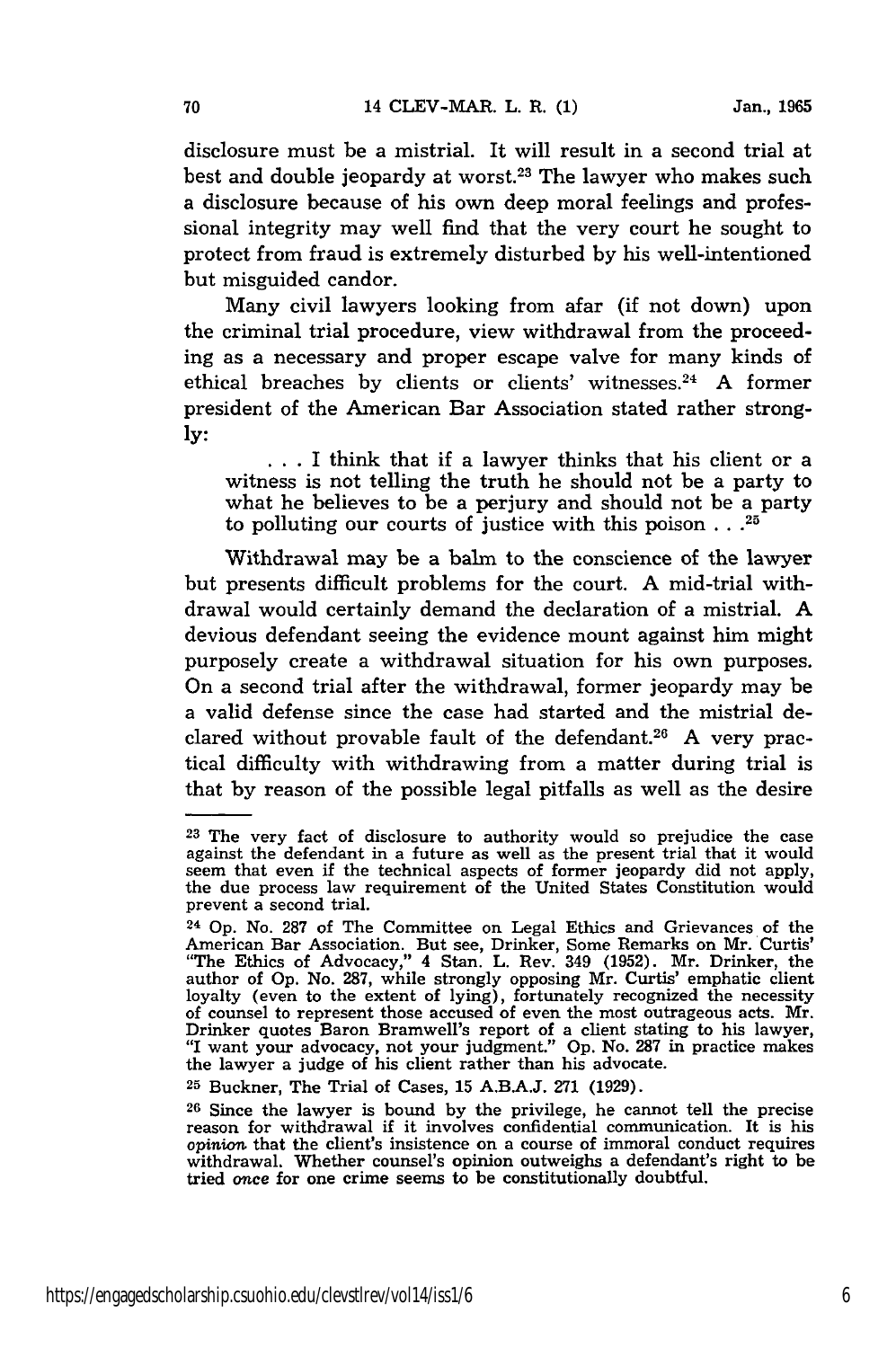for orderly administration of criminal justice most judges will not allow it. $27$ 

A good method of avoiding the problem is by explaining to the active accused that his right to testify does not include a right to perjury and if his testimony is not nearly identical to his oft-repeated story, counsel will not comment in his final argument about the defendant's testimony. If this tactic does not prevent the problem from arising and the client insists on taking the stand and reciting a revised story, the lawyer, by refraining from comment on this testimony in final argument, maintains his duty as his client's advocate to "make them prove a case against his client," but does not become an accessory after the fact to his client's perjury.

The reader will please note that the given factual hypothesis is one in which the counsel is convinced of his client's prevarication by uncontroverted facts. If counsel's opinion of guilt is based upon the improbability of the defendant's testimony coupled with seeming strength of the prosecution's case any act other than complete advocacy of his client's cause would be grossly improper.

### **Duty to Others**

Attorneys although attempting to be objective cannot help but form moral judgments as to the guilt or innocence of their clients. After a number of personal conferences with his client the attorney has formed a personal opinion that his client committed the act charged. The client furnishes counsel the names of certain alibi witnesses. After talking with the witnesses the attorney is convinced that the witnesses are either lying or mistaken. Experience shows that mothers, fathers, husbands, wives and friends will furnish alibis for their dear ones because of love, fear, mistaken belief in their innocence, or because it happens to be true. Many of these people have had no contact with law or law enforcement. What is the duty, if any, of the defense counsel toward them? Should counsel advise the witness that he does not believe him? Should counsel advise the witness of the pen-

<sup>&</sup>lt;sup>27</sup> Canon 44 provides that if the client "insists upon an unjust or immoral course in the conduct of his case, or if he persists over the attorney's remonstrance in the presenting of frivolous defenses ... the lawyer may warranted in the withdrawing on *due notice* to the client *allowing* him *time to employ another lawyer."* (Emphasis supplied.) *Quaere:* once the crim-inal trial has commenced is "due notice" possible?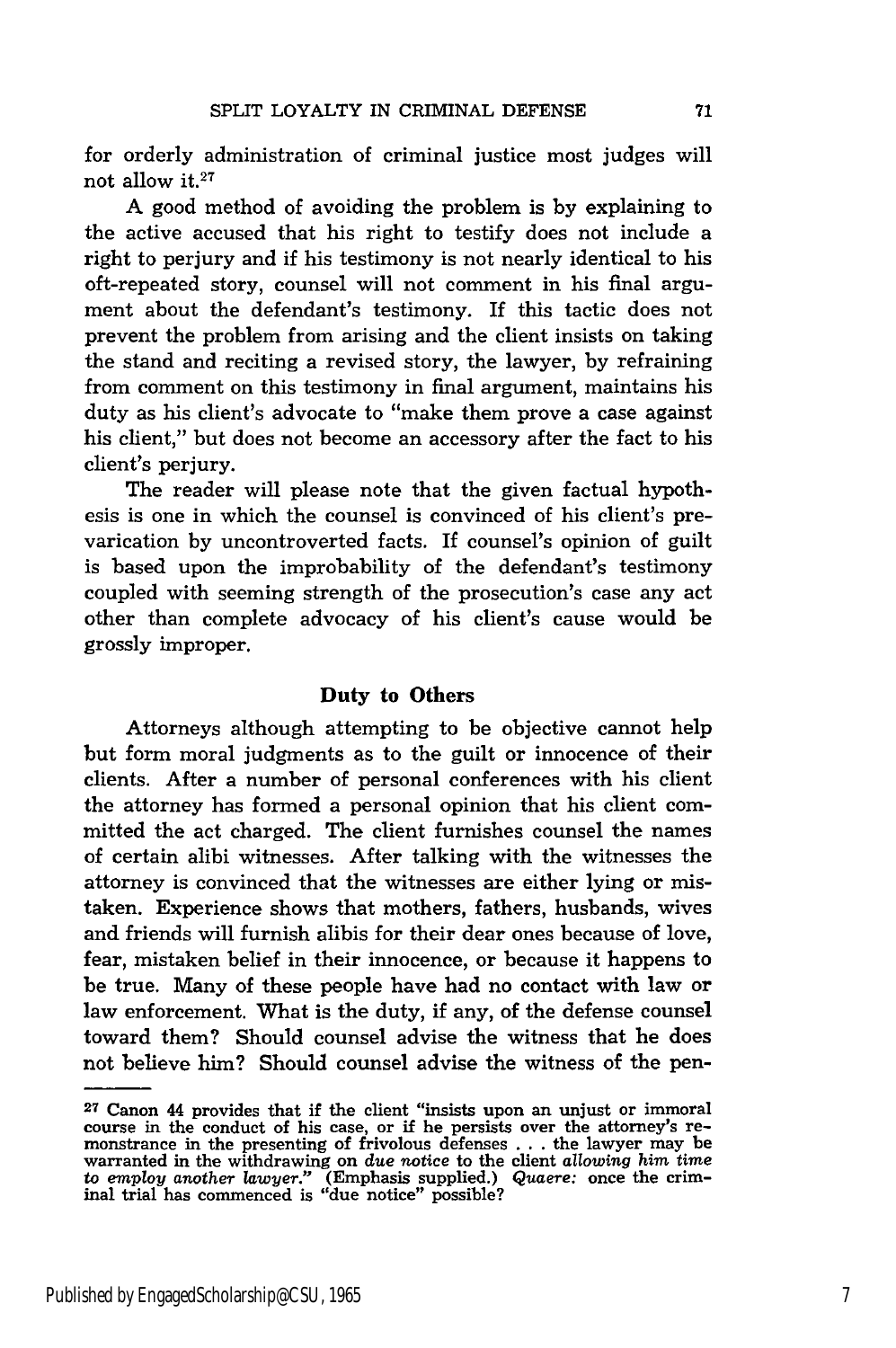alty for perjury? The spectacle of aged parents furnishing a perjured alibi for their oft-convicted son who was caught by the police moments after the offense haunts the kind-hearted defense lawyer.

Conversely, what if the defense counsel has formed the subjective opinion that his client is innocent but finds alibi witnesses mistaken as to times and dates and reluctant to testify, does he express his opinion as to the innocence of his client and "refresh" the witnesses memories? Witnesses should be interviewed but not taught to parrot the defendant's story. Witnesses may be coached but not suborned. The dividing line is thin and only one's own moral integrity can mark it.

The unfortunate spectacle of having parents perjure themselves for a guilty son with false alibi testimony, or of seeing a man, believed by his lawyer to be innocent, found guilty because of the inability of witnesses to remember, sorely tempts the lawyer to overreach his role of advocacy and express his personal convictions as an individual regarding the justice of his client's cause. **If** a lawyer does this he has gone too far.

The advocate has ceased to advocate and has now become the moral as well as legal judge of his client. Personal opinions as the justness or unjustness of a client's case cannot be reflected in actions of the advocate toward others. Belief in a client's cause should not be so overwhelming that the lawyer's enthusiasm creates witnesses rather than questions them. Nor should disbelief or lack of enthusiasm be such as will discourage possible witnesses from testifying for a defendant.

A related problem occurs when a witness by his testimony can aid the client but must incriminate himself. The witness does not realize this. Should counsel for the accused inform the witness of his right to refrain from testifying?

An advocate can represent only one interest. The duty to the client is controlling. One must act with complete objectivity as an advocate for his client without compassion for individuals whose aid to the accused may be most costly to themselves. He must leave informing the witness to his adversary or to the court.

As *Williston* quotes:

But at best there must be many things in the profession from which a very sensitive conscience would recoil and things must be said and done which can hardly be justified except on the ground that the existence of a profession and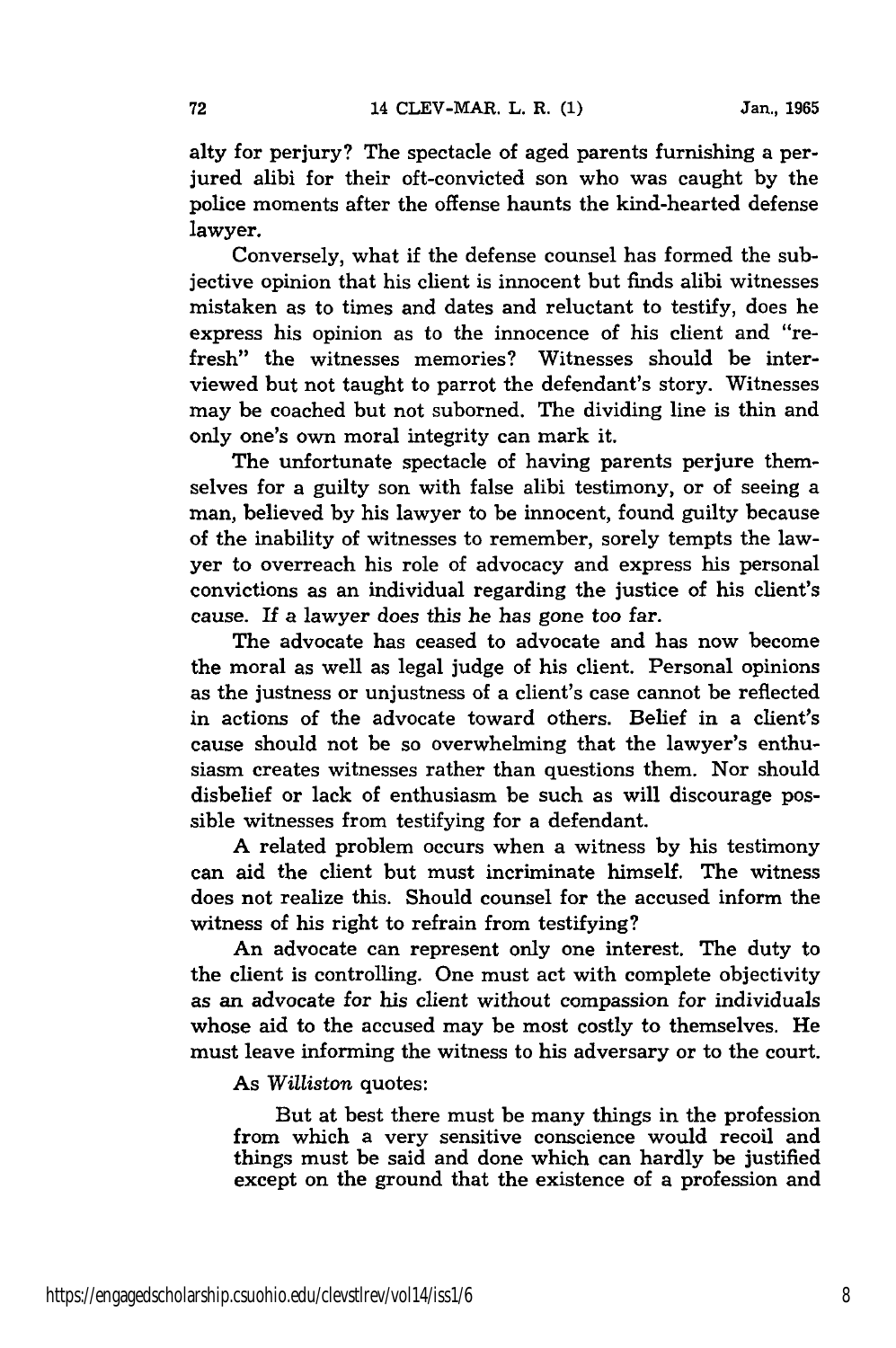the prescribed methods of its action are in the long run indispensable to the honest administration of justice.<sup>28</sup>

Personal opinions are unwanted luxuries in the arsenal of the advocate. A vigorous but not overzealous assertion of the righteousness of his client's cause is the obligation of every advocate. Disbelief and defeatism deny the defendant the right to effective counsel.

#### **Duty to the Court**

Canon **37** provides that it is the duty of a lawyer to preserve his client's confidences, which duty outlasts the lawyer's employment. When the rule first appeared, it was apparently based on a consideration for the oath and honor of the lawyer rather than for the apprehension of the client, but later and in more modern times it was based on the principle that "in order to promote freedom of consultation of legal advisers **by** clients, the apprehension of compelled disclosure **by** the legal advisers must be removed." **29** The confidence must be preserved because worse mischiefs might result from permitting disclosure than from rejecting evidence of it.30

Canon 22 demands fairness and candor of the lawyer when dealing with the court.

Canon **37,** prescribing the lawyer's duty to preserve his client's confidences, and Canon 22, prescribing the lawyer's duty of candor to the court, directly conflict in the following hypothetical situations:

1. A convicted client stands before the judge for the sentence. The custodian of criminal records indicates to the court that the defendant has no record. The court thereupon says to the defendant, "You have no criminal record, so I will put you on probation."

Defense counsel knows by independent investigation or from his client that his client in fact has a criminal record and that the record clerk's information is incorrect. Is it the duty of defense counsel to disclose to the court the true facts as to his client's criminal record?

**<sup>28</sup>**Williston, Law and Life **272** (1940), (quoting from Lecky, The Map of Life).

**<sup>29</sup>** Wigmore, Evidence, **§ 2291** (3rd ed., 1940). See also Greenough **v.** Gaskell, **1 Myl. §** K. **98, 103 (1833).**

**<sup>80</sup>**This is not merely a rule of professional conduct.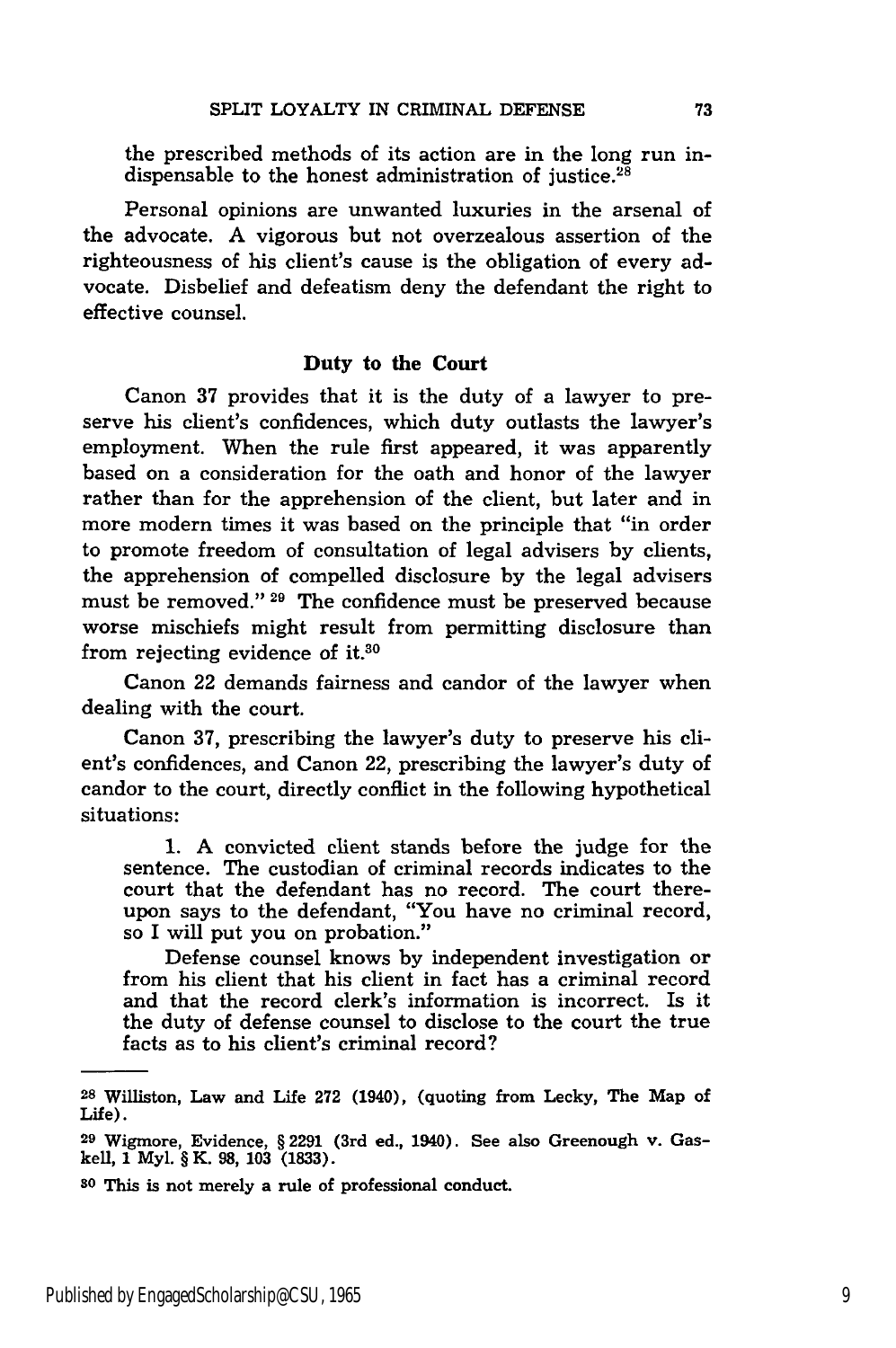2. Suppose, under the above circumstances, that the judge before disposing of the case asks the defendant himself whether he has a criminal record and the defendant answers that he has none. Is it the duty of defense counsel to disclose to the court the true facts as to his client's criminal record?

3. Assume further a situation in which the judge following the conviction asks the defendant's lawyer whether his client has a criminal record. $31$ 

A majority of the members of the American Bar Association Ethics Committee decided as follows:

If the court asks the defendant whether he has a criminal record and he answers that he has none, this, although perhaps not technical perjury, for the purposes of the present question amounts to the same thing. Despite this, we do not believe the lawyer justified in violating his obligation under Canon 37. He should, in due course, endeavor to persuade the client to tell the court the truth and if he refuses to do so should sever his relations with the client, but should not violate the client's confidence. We yield to none in our insistence on the lawyer's loyalty to the court of which he is an officer. Such loyalty does not, however, consist merely in respect for the judicial office and candor and frankness to the judge. It involves also the steadfast maintenance of the principles which the courts themselves have evolved for the effective administration of justice, one of the most firmly established of which is the preservation undisclosed of the confidences communicated by his clients to the lawyer in his professional capacity.

If the fact of the client's criminal record was learned by the lawyer without communication confidential or otherwise, from his client, or on behalf of him, Canon 37 would not be applicable, and the only problem would be as to the conflicting loyalties of the lawyer on the one hand to represent his client with undivided fidelity and not to divulge his secrets (Canon 6), and on the other to treat the court in every case in which he appears as counsel, with the candor and fairness (Canon 22) which the court has the right to expect of him as its officer. In this case we deem the following considerations applicable.

If the court asks the lawyer whether the clerk's statement is correct, the lawyer is not bound by fidelity to the client to tell the court what he knows to be an untruth, and should ask the court to excuse him from answering the

74

**<sup>31</sup>Op. 287,** Committee on Legal Ethics and Grievances **(1953).**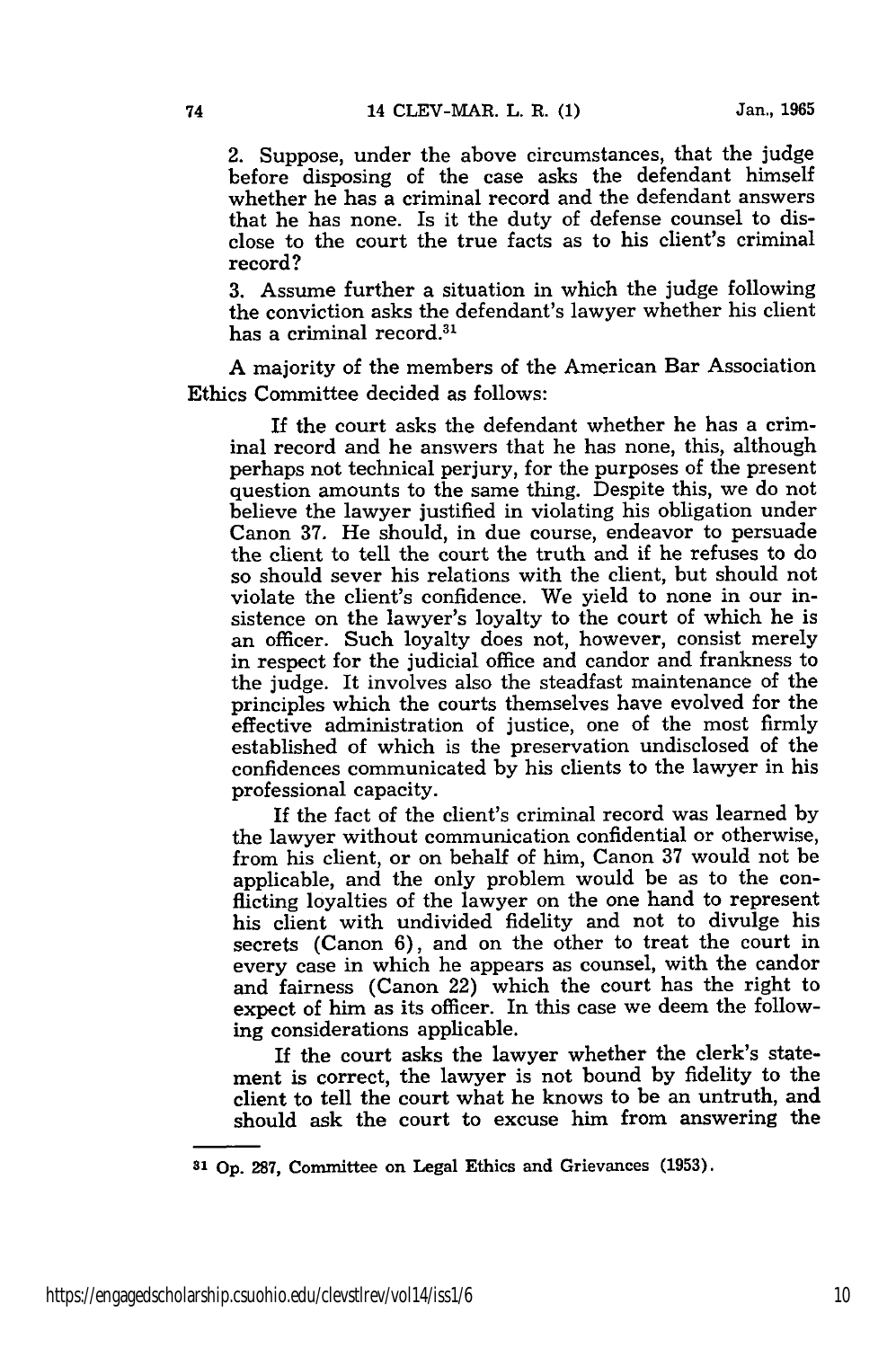question, and retire from the case, though this would doubtless put the court on further inquiry as to the truth.

Even, however, if the court does not directly ask the lawyer this question, such an inquiry may well be implied from the circumstances, including the lawyer's previous relations with the court. The situation is analogous to that discussed in our Opinion 280 where counsel knows of an essential decision not cited by his opponent and where his silence might reasonably be regarded by the court as an implied representation by him that he knew of no such authority. If, under all the circumstances, the lawyer believes that the court relies on him as corroborating the correctness of the statement by the clerk or by the client that the client has no criminal record, the lawyer's duty of candor and fairness to the court requires him, in our opinion, to advise the court not to rely on counsel's personal knowledge as to the facts of the client's record. While doubtless a client who would permit the court, because of misinformation, to be unduly lenient to him would be indignant when his lawyer volunteered to ruin his chance of escaping a jail sentence, such indignation would be unjustified since the client's bad faith had made the lawyer's action necessary. The indignation of the court, however, on learning that the lawyer had deliberately permitted him, where no privileged communication is involved, to rely on what the lawyer knew to be a misapprehension of the true facts, would be something that the lawyer could not appease on the basis of loyalty to this client. No client may demand or expect of his lawyer, in the furtherance of his cause, disloyalty to the law whose minister he is (Canon 32), or "any manner of fraud or chicane." (Canon 15).

If the lawyer is quite clear that the court does not rely on him as corroborating, by his silence, the statement of the clerk or of his client, the lawyer is not, in our opinion, bound to speak out.<sup>32</sup>

The opinion of the Committee fails to consider a most important factor. The Judge has asked an improper question, one in disregard of the lawyer's role as an advocate. The actions prescribed in the opinion, although certainly in keeping with the dignity of the profession, have the same practical effect on the disposition of the case as an affirmative disclosure of the information. Experience shows that an attempt to distinguish communications of a client and information independently learned is both difficult and unrealistic. Even if the client did not tell his

**32** *Ibld.*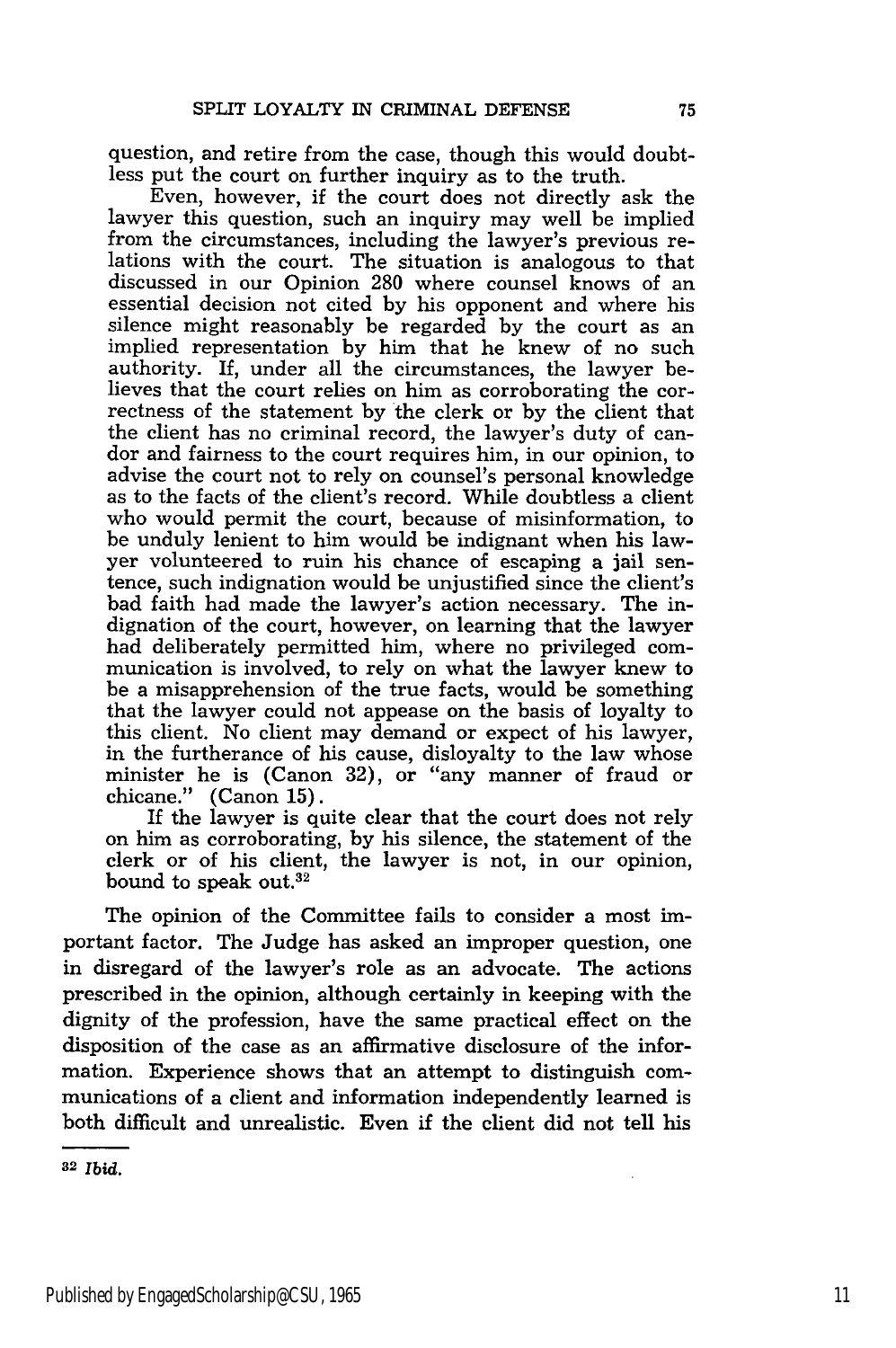lawyer of his prior record, he undoubtedly told him confidential facts about himself which placed the attorney in a better position to learn of the past record than the authorities.<sup>33</sup>

Any question asked of a lawyer by a judge which calls for a possible breach of the confidential relationship is dangerous. Questions calling for a moral opinion of one's own client are equally perilous. Do you (the lawyer) think I should put him on probation?

At no time during the existence of the attorney-client relationship must the lawyer state his personal opinion as to the justness or unjustness of his client's cause. <sup>34</sup>

Sentence time should not change the advocate into an assistant judge. Even at this stage of the proceedings, "His (the lawyer's) loyalty runs to his client. He has no other master. Not the court? You ask **...** No, in a paradoxical way. The lawyer's official duty, required of him indeed by the court is to devote himself to the client. The court comes second by the court's, that is the law's own command." **<sup>35</sup>**

The questioning at the bench is often rhetorical. The judge does not expect the lawyer to deny his client's eligibility for probation or a mitigated sentence when standing beside him in open court. The more serious problem arises when a sincere judge wishing to share in the experience and judgment of a fellow lawyer asks the advocate in the absence of his client what he thinks the court should do with the defendant. The lawyer knows that his unsworn statements to a judge or a fellow lawyer differ from advocacy before a jury. Much of a lawyer's reputation in the legal community is based upon the integrity of his word.

In the above situation for reasons of expediency the lawyer usually leans on his duty of candor to the court rather than on his duty of undivided loyalty to the client. Canon 22 prevails over all others not because it offers the highest moral solution, but because it is practical. The lawyer knows that he will ap-

**<sup>33</sup>**The distinction between independent fact finding and privileged com- munication could very well make a client wary as to what the lawyer may discover and he therefore conceals facts which his counsel should know. Such a distinction would seem to thwart the purpose of the privilege. **<sup>84</sup>**Canons of Professional Ethics, No. **15.**

**<sup>35</sup>**Curtis, op. cit. supra, n. **8,** at **3.**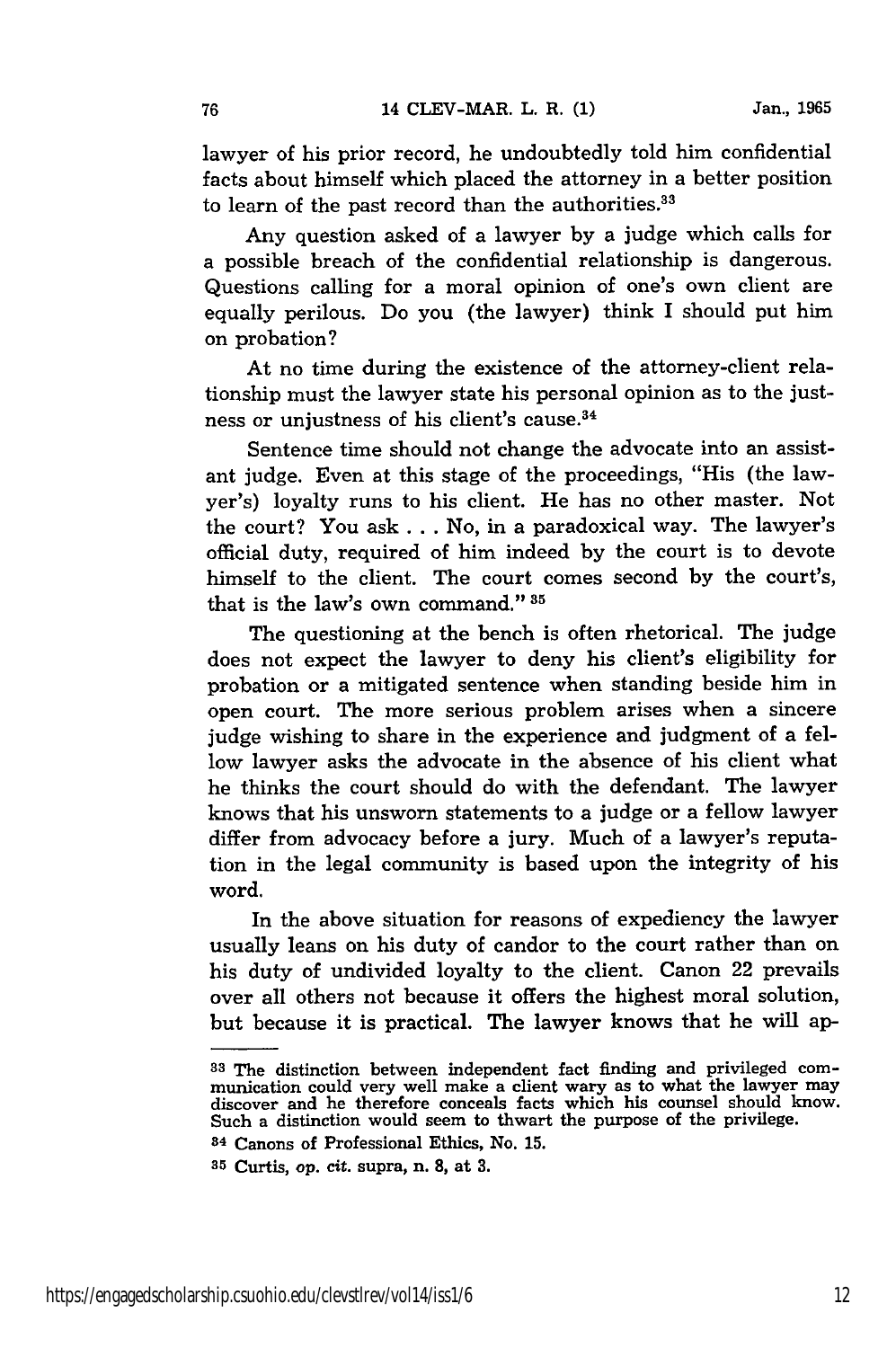pear before the judge or his associates many times. The discovery of an error which could have been prevented by candid counsel can injure the reputation of the less than candid one among the judiciary. This pragmatic control factor can operate not only when the court directly asks a question but at any time that the lawyer knows something that a sentencing judge should know. In most metropolitan areas, judges are furnished thorough presentence reports. The reports are not always correct. Many serious misdemeanors and most less serious are disposed of without presentence reports and often with meager criminal record reports. The judge is then poorly informed and must in part rely upon counsel. The lawyer seeking to be both an advocate for his client and at the same time, fair and candid with the court, faces a true dilemma.

One answer is client control. If the client has faith in his lawyer he will follow his advice and be truthful. However, some of the people accused of crime are criminals. They are antisocial and demand every "break" they can get. Candid counsel may soon be "canned" counsel. Client control is more difficult for appointed counsel because of a basic mistrust of the "state" or "free" lawyer. Even the most faithful client will be perplexed by his own lawyer's presentation of adverse information to the court and will wonder "who's side he is on."

Avoidance of the enforced pragmatic candor of answering the court's improper questions and the forced volunteering of information detrimental to a client's cause is necessary to continue the adversary system in the administration of criminal justice. Any affirmative statement offered by the advocate to the court regarding sentence should be fair and truthful, but the failure of counsel to mention detrimental information violative of the privilege cannot be held against the lawyer. Silence, too, can be candid. If an error is later discovered blame need not be placed on the silence of the lawyer but rather on the system which erred. The adversary system does not conclude with conviction. The prosecution, too, has a responsibility in the sentencing procedure. Abdication of that responsibility does not place the sole duty of informing the court of pertinent facts on the defense counsel. Judges should be able to rely upon the word of counsel but not upon what an advocate does not and cannot say.